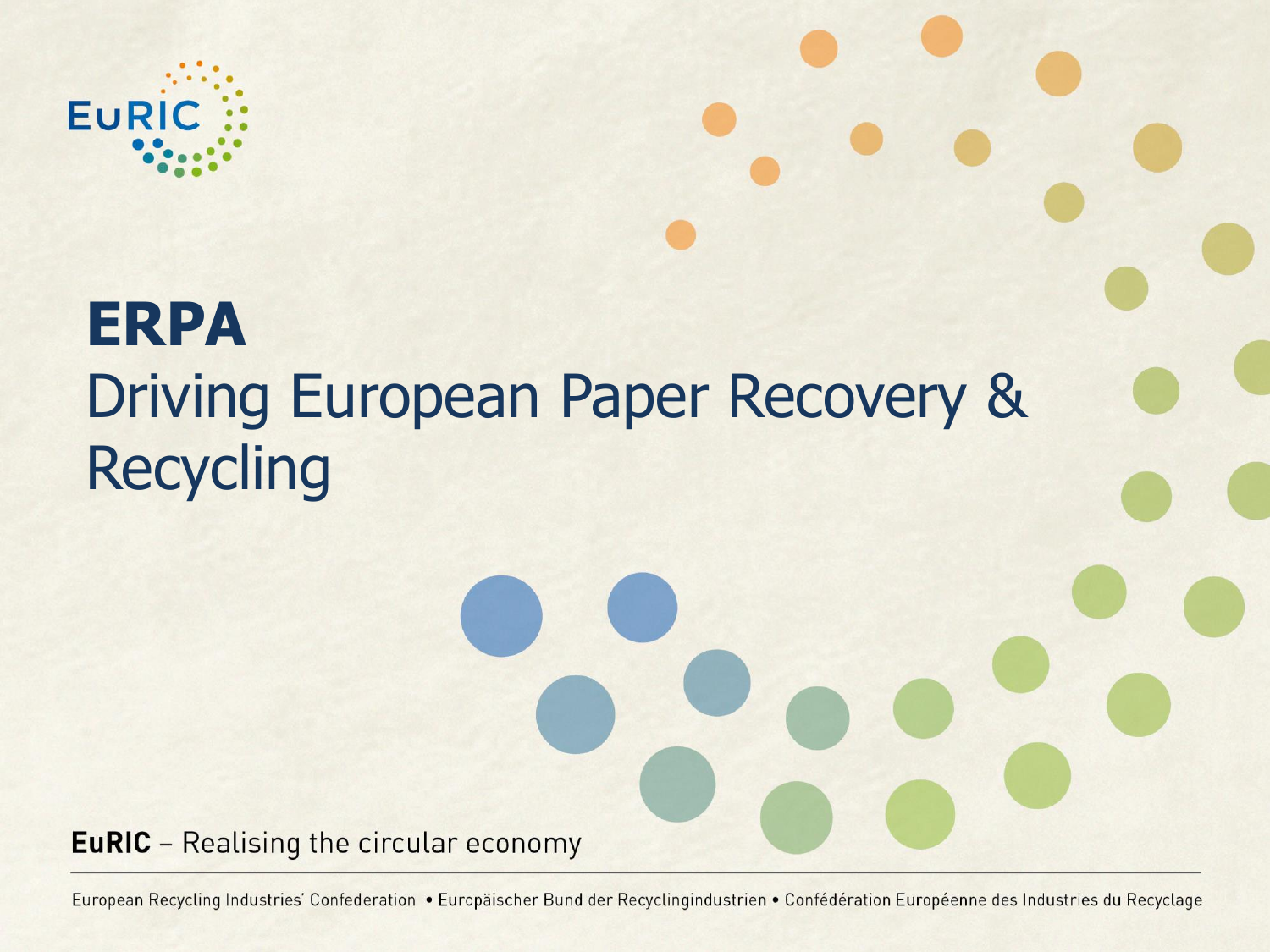## **Unlocking obstacles affecting recycling in Europe to drive the circular economy and the climate agenda.**





#### **EuRIC** - Realising the circular economy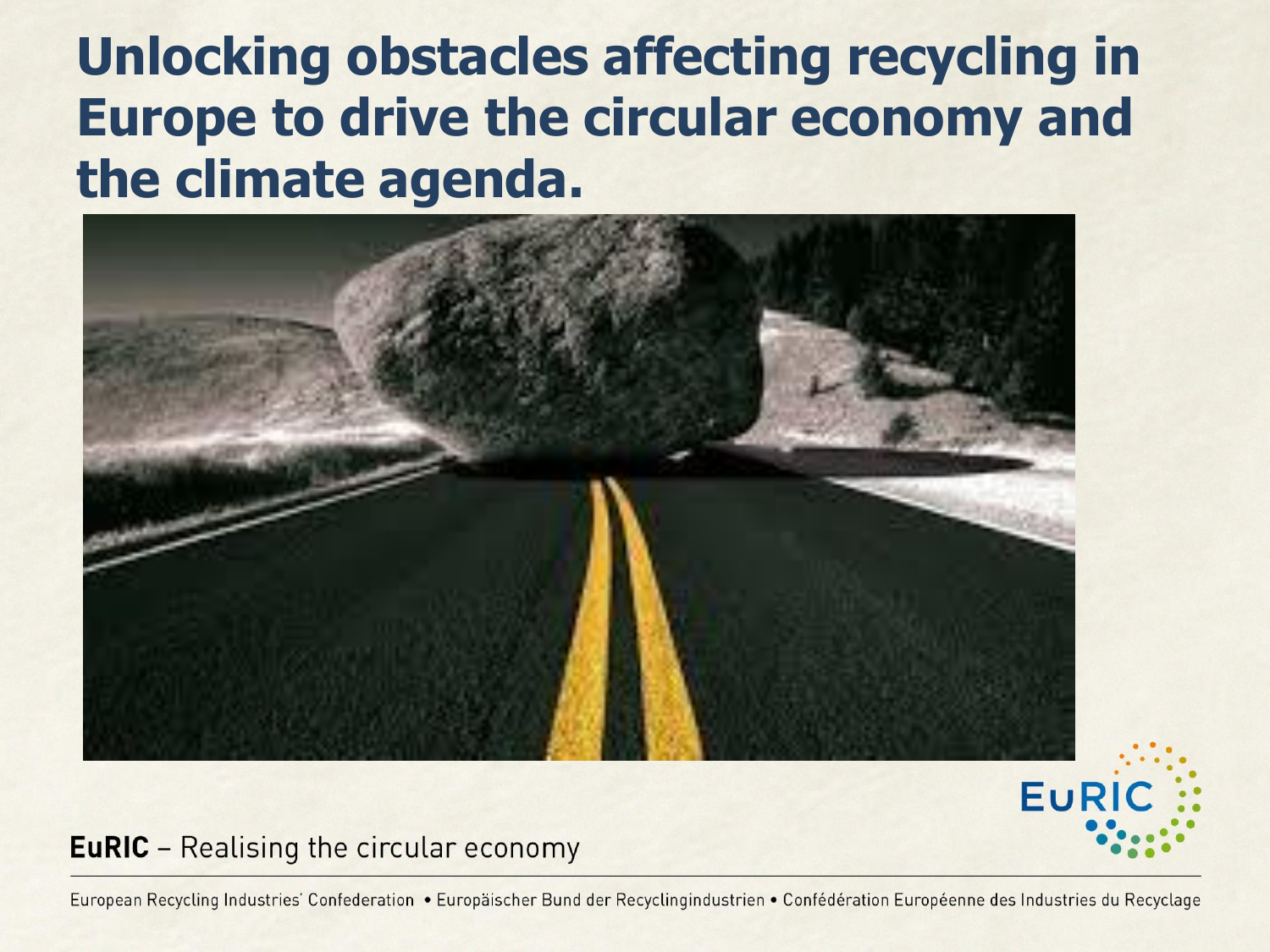## **World wide recovered paper market**

#### **CEPI Trade Flows of Paper for Recycling in 2016**

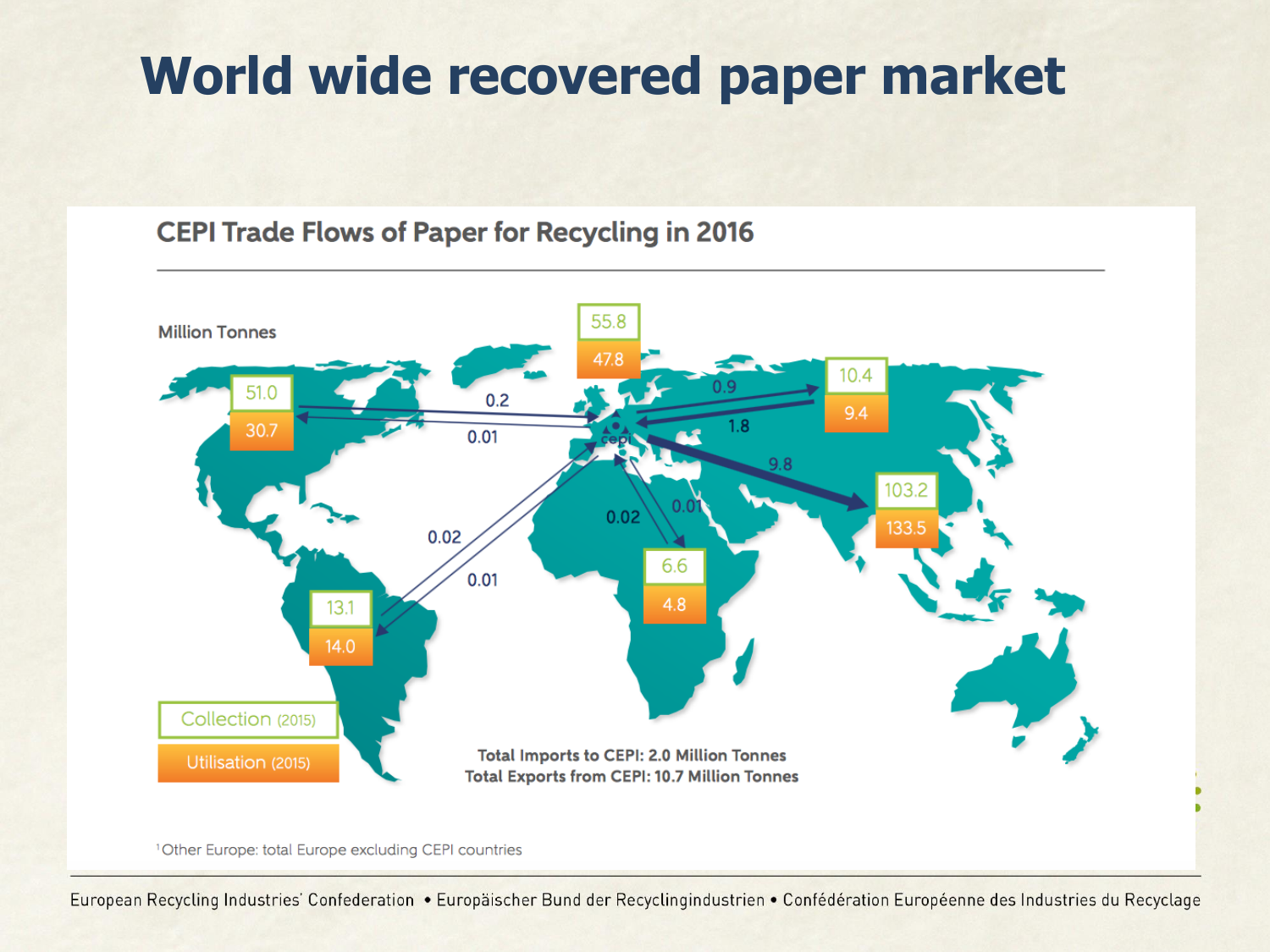## **World wide recovered paper market**

increased demand of 150 million MT in 15 years





**EuRIC** - Realising the circular economy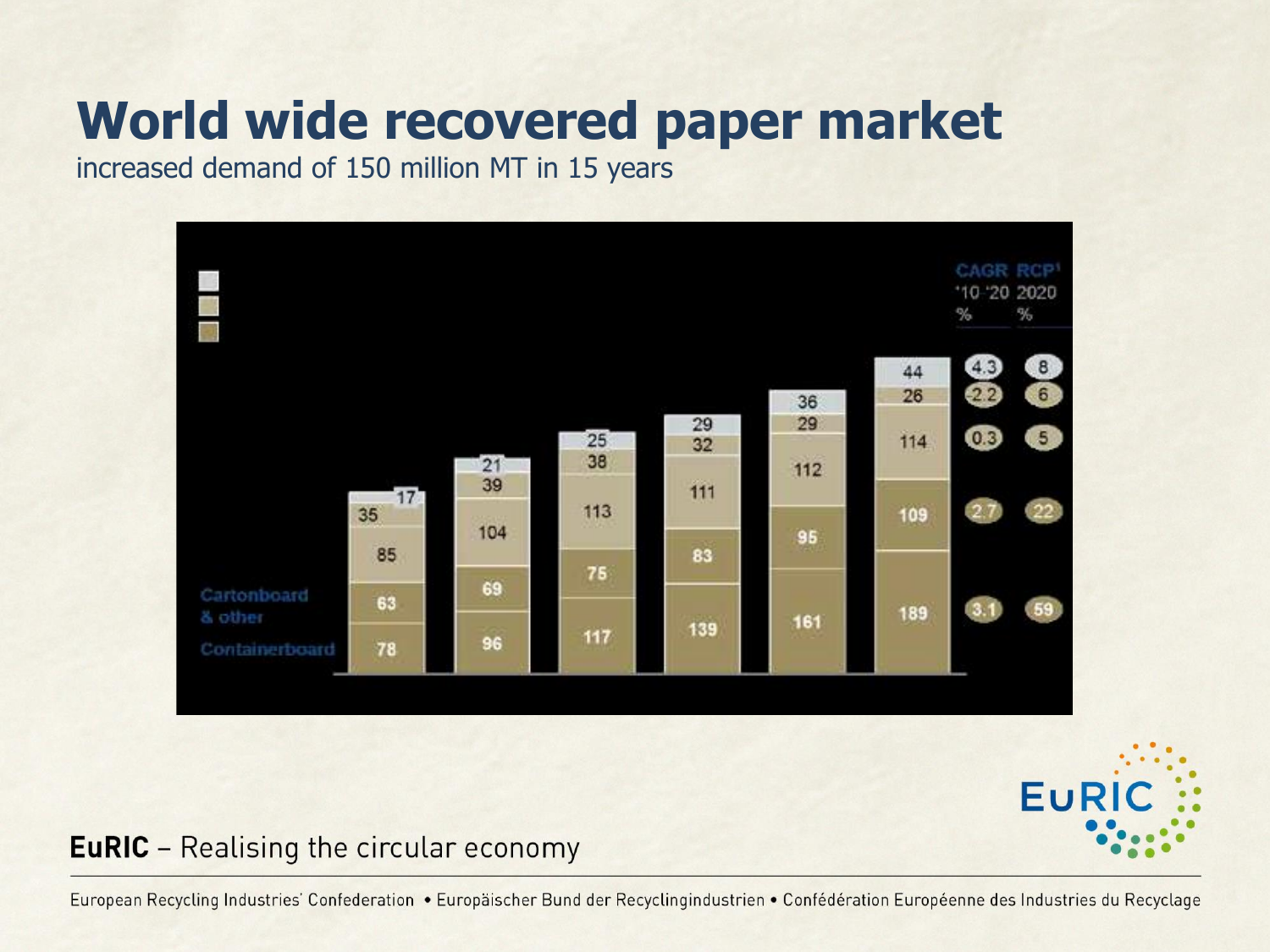# **European recovered paper market.**

### **PAPER FOR RECYCLING: SUPPLY AND DEMAND IN EUROPE**

#### UNEVENLY SPREAD SURPLUS / NEW (CONTAINERBOARD) CAPACITIES

- Europe's recovered paper surplus is spread unevenly
- Example:

**4**

- Germany: Deficit of 1,5 million
- UK: Surplus of 4,6 million

PAPER | PACKAGING | SOLUTIONS

Mind: Majority of new (expected) containerboard capacities is coming online in (blue) deficit region!



Source: CEPI annual statistics 2015; All figures are in metric kT





#### **EuRIC** - Realising the circular economy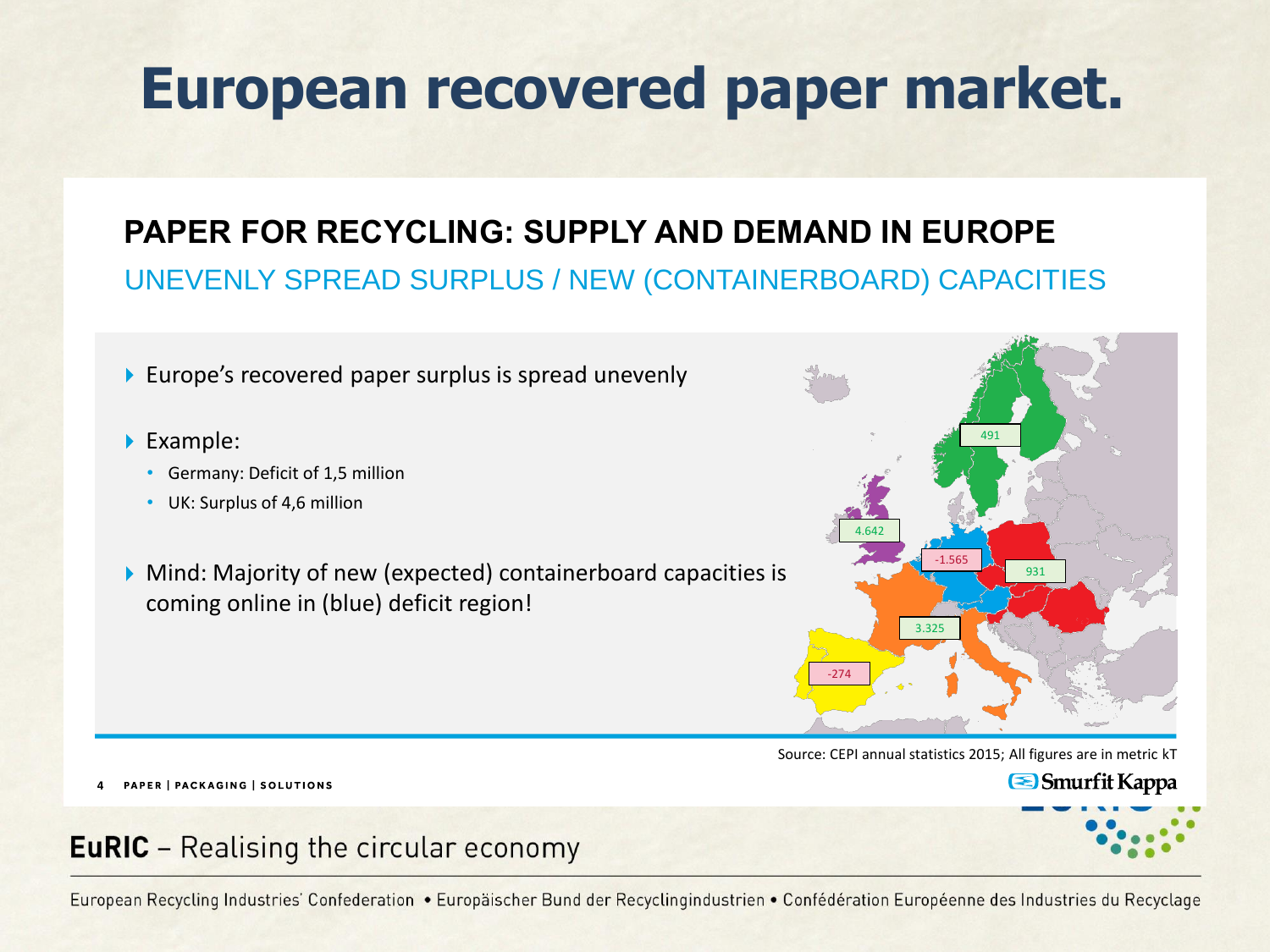## **Strong demand in the EU for recovered paper**

Necessary policy changes in the EU to boost circularity in paper

❑ **Properly functioning internal market with harmonized laws and harmonized law enforcement**

❑ **European paper packaging Industry is growing and needs the secondary raw materials for their new capacities in Central Europe and Germany in order to close the loop.**

❑ **Recovered paper is a commodity and not a waste therefore "End of Waste" should apply for various grades of this secondary raw material.**



**EuRIC** – Realising the circular economy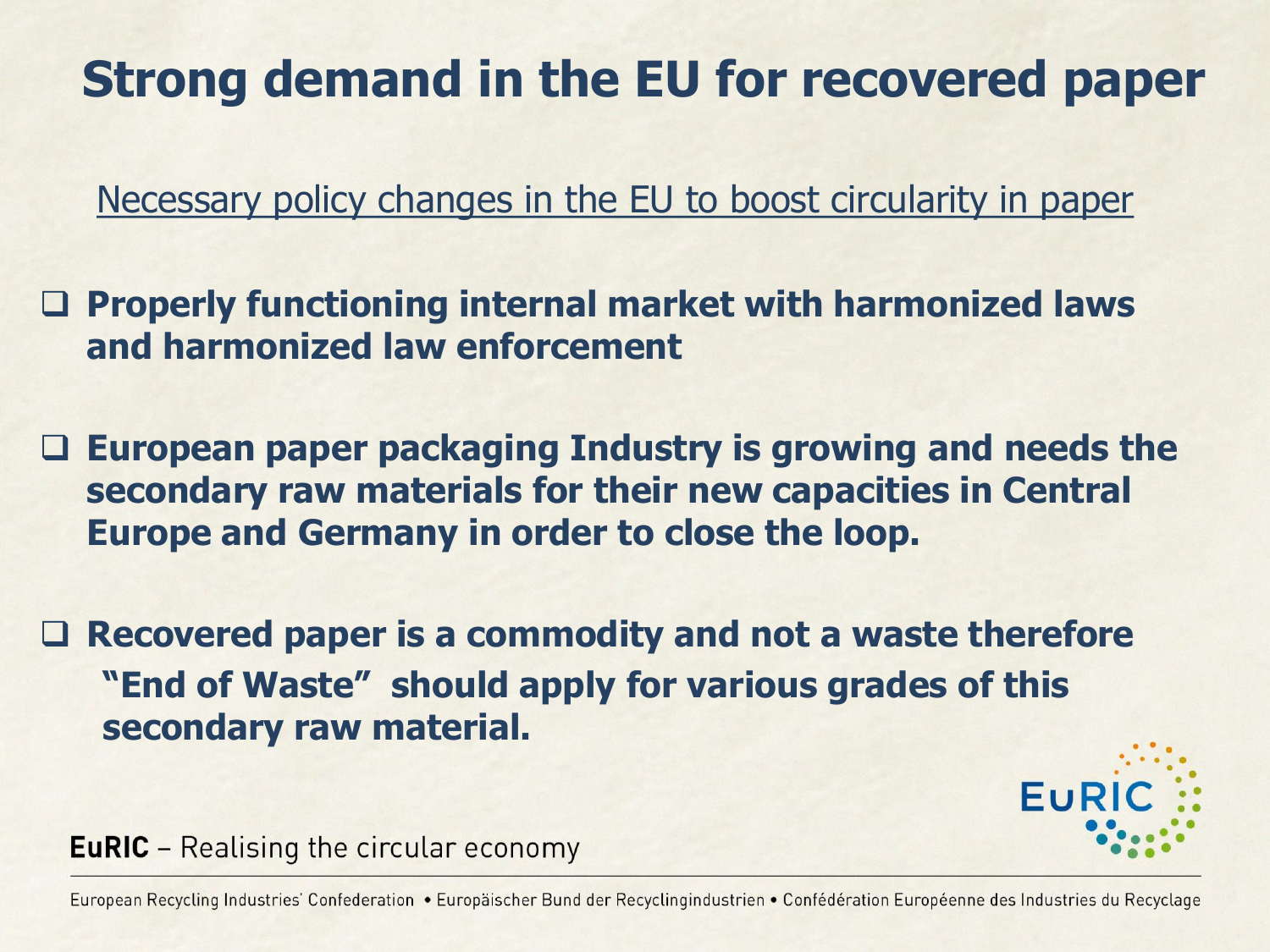### **Example of obstacles 1 Different status of the recovered paper inside the EU. 2 Different enforcement of the WSR inside the EU.**

Harmonization of the status for recovered paper….. Transport of EN 643 3.16 What should be filled in on the Annex VII ? Hamburg What type of truck ? **Berlijn** Status of recovered paper ? The Netherlands : waste **Brussel België** Praag NRW : End of waste Luxemburg Frank am Ma **Tsjechië** Hessen : waste Bavaria : End of waste EUR Transport inside Europe is complex and expensive.**EuRIC** - Realising the circular economy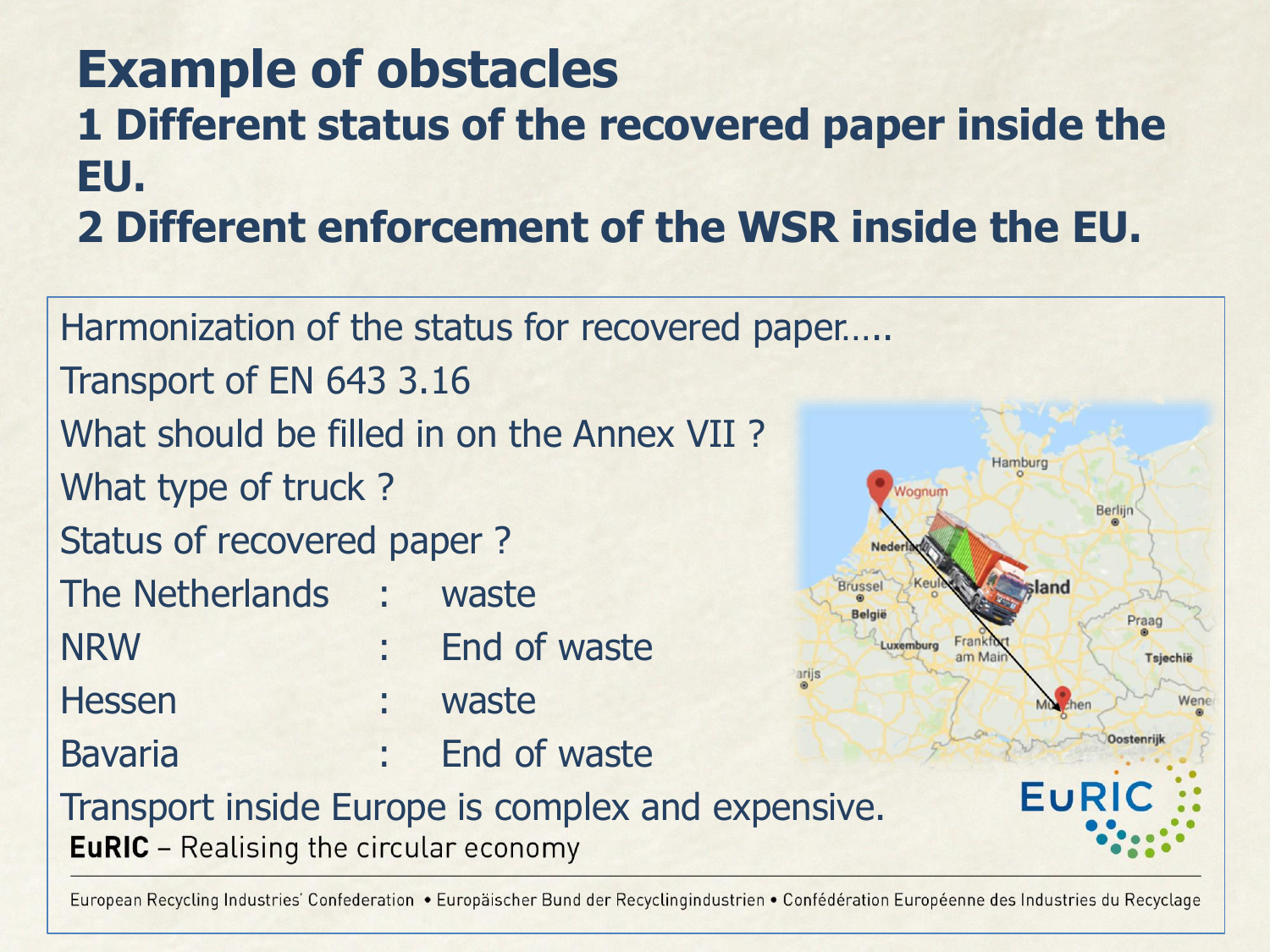### **Overseas transport outside the EU**

### Overseas transport :

- \* Inspections of the material before shipping
- \* No discussion about the Annex VII
- Overseas transport in 40-45 FT boxes
- \* No road taxes or traffic jams

**EuRIC** - Realising the circular economy

European Recycling Industries' Confederation · Europäischer Bund der Recyclingin

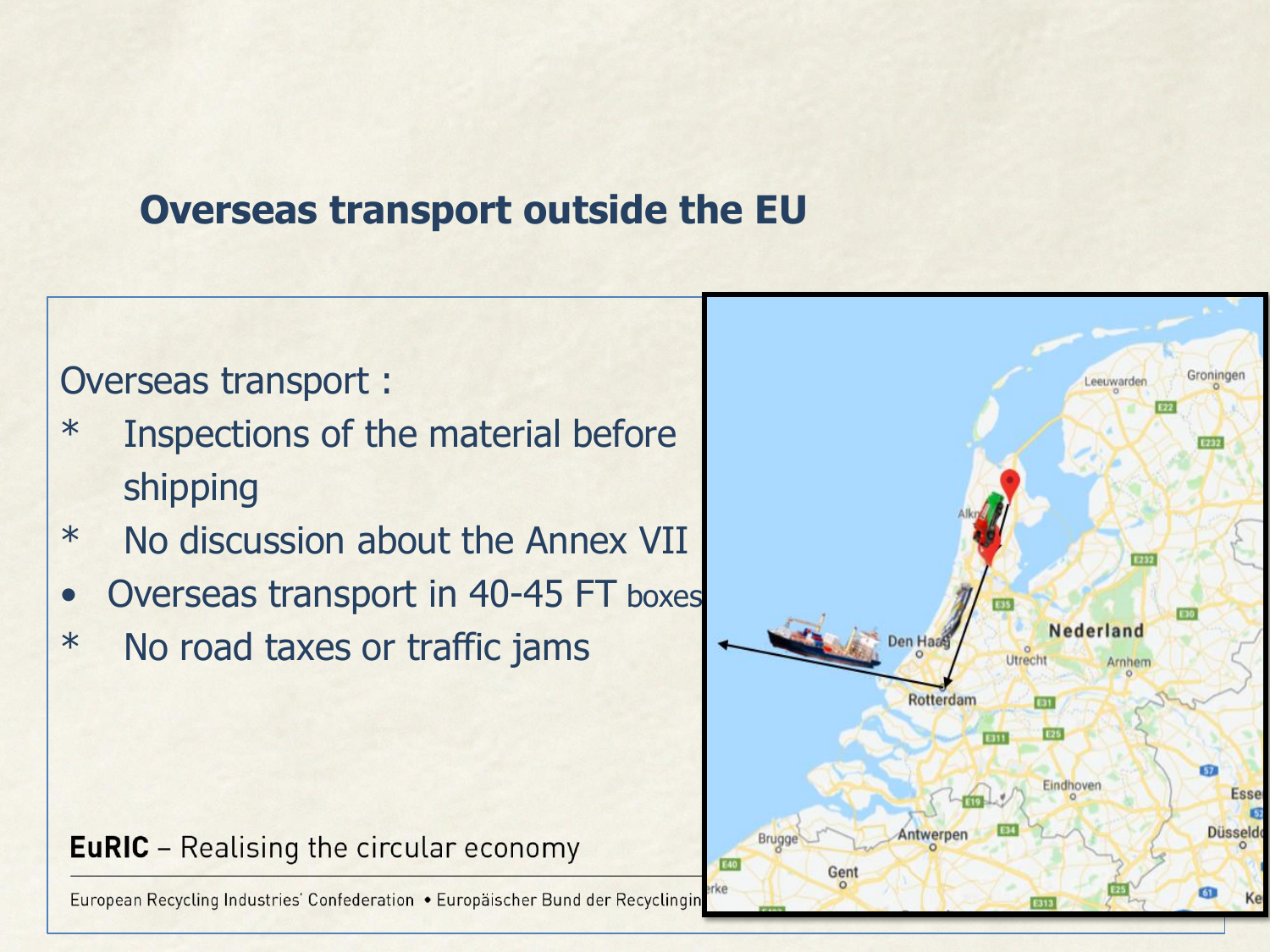# **Conclusion**

❑ **Unclear situation on the end of waste status of recovered paper and board could lead to a disrupted market.** 

❑ **Acceptance of the new reality inside the EU and adoption of the new requirements for recovered paper and board**

❑ **Harmonizing the end of waste status for recovered paper will benefit to a well functioning internal market and will close the loop for paper and board in Europe.**



**EuRIC** – Realising the circular economy